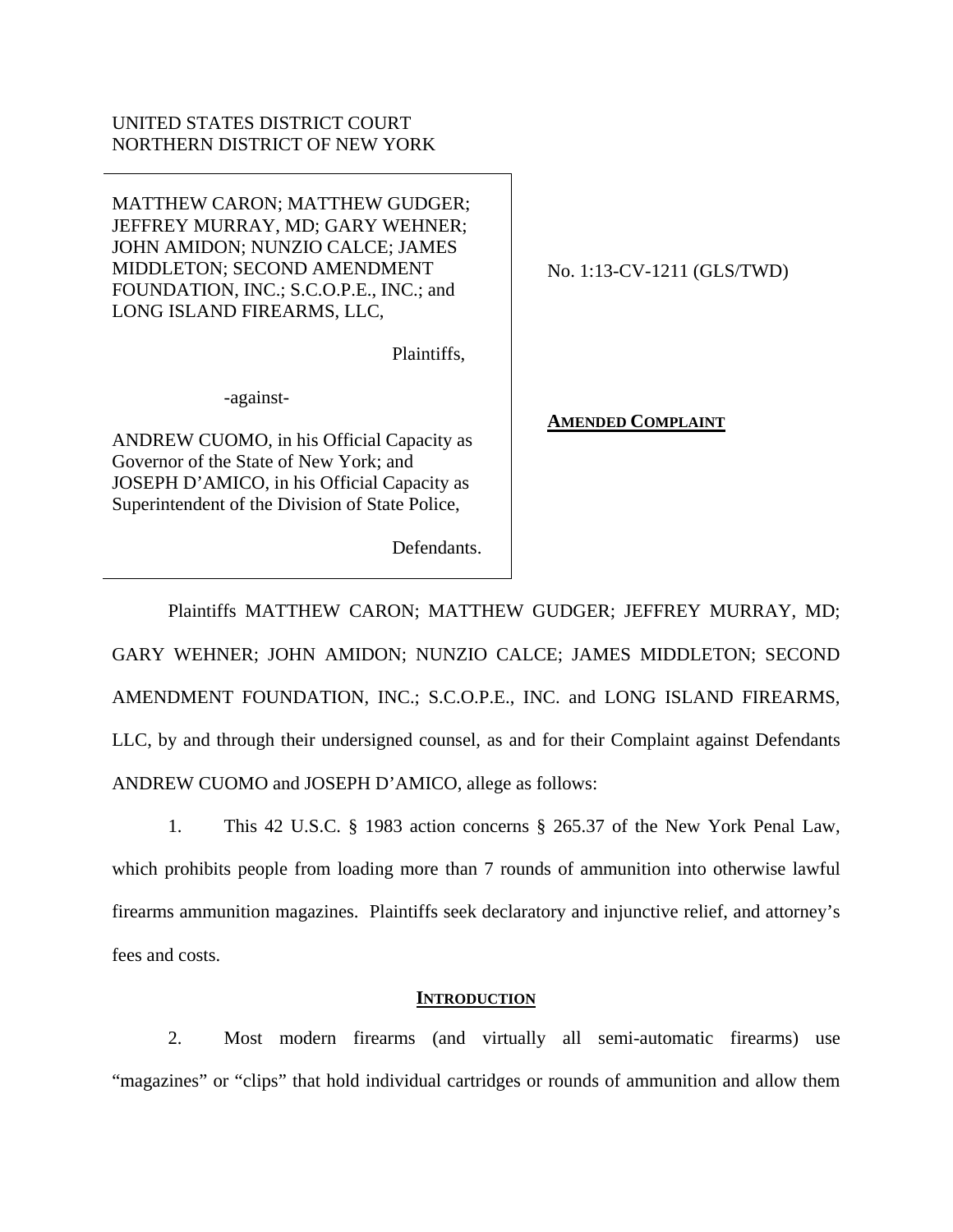to be fed into the firearm in preparation for firing. These devices are essentially a box with a spring inside. This complaint refers to such devices as "ammunition magazines" or "magazines"

3. As detailed herein, New York law allows law abiding gun owners to purchase, possess, and sell ammunition magazines that hold up to 10 rounds of ammunition. However, except when at shooting ranges, it is illegal for them to load more than 7 rounds in their otherwise lawful magazines.

4. This 7-round-loading restriction violates the Second Amendment because it substantially interferes with the right of law abiding citizens to defend themselves and is not sufficiently related to any compelling or otherwise adequate governmental interest.

### **JURISDICTION AND VENUE**

5. This Court has subject matter jurisdiction pursuant to 28 U.S.C. §§ 1331, 1343, 2201, 2202, and 42 U.S.C. § 1983.

6. This Court has personal jurisdiction over each of the Defendants because, *inter alia*, they acted and continue to act under the color of laws of the State of New York and/or within the geographic confines of the State of New York.

7. Venue is proper pursuant to 28 U.S.C. § 1391 because all Defendants reside in the Northern District of New York.

### **PARTIES AND STANDING**

8. Plaintiff Matthew Caron is a citizen and resident of New York residing in Saratoga County. Plaintiff Mr. Caron holds a handgun license issued pursuant to Article 400 of the Penal Law and lawfully possesses at least one handgun for the purpose of self-defense. Up until Penal Law § 265.37 became effective, Plaintiff Mr. Caron loaded more than 7 rounds of ammunition in his ammunition magazines. But for Defendants' ongoing threat to enforce §

-2-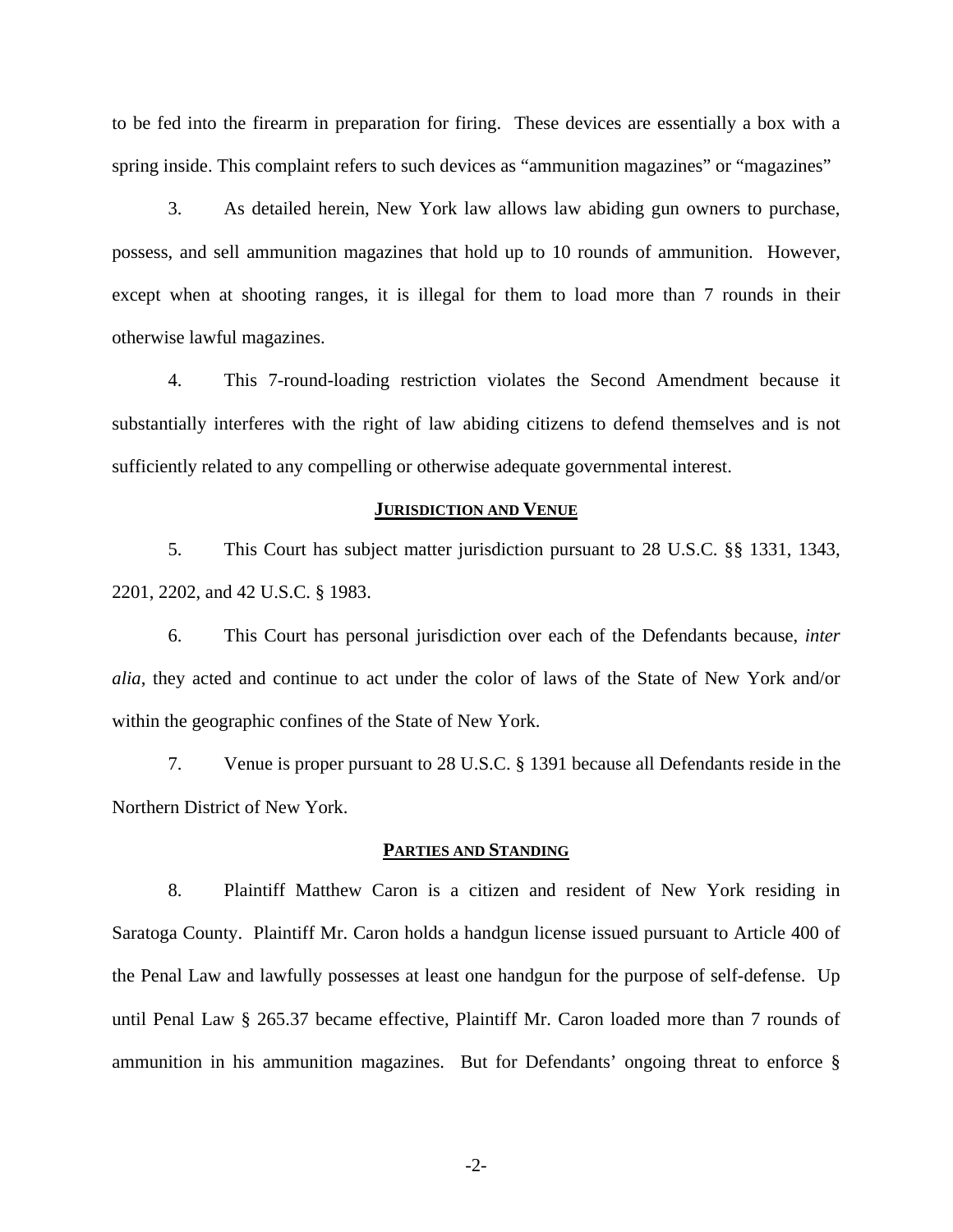265.37, as alleged in this Complaint, Plaintiff Mr. Caron would load more than 7 rounds in the ammunition magazines for his handgun while using it for the purpose of self-defense.

9. Plaintiff Matthew Gudger is a citizen and resident of New York residing in Suffolk County. Plaintiff Mr. Gudger holds a handgun license issued pursuant to Article 400 of the Penal Law and lawfully possesses at least one handgun for the purpose of self-defense. Up until Penal Law § 265.37 became effective, Plaintiff Mr. Gudger loaded more than 7 rounds of ammunition in his ammunition magazines. But for Defendants' ongoing threat to enforce § 265.37, as alleged in this Complaint, Plaintiff Mr. Gudger would load more than 7 rounds in the ammunition magazines for his handgun while using it for the purpose of self-defense.

10. Plaintiff Jeffrey Murray, MD is a citizen and resident of New York residing in Otsego County. Plaintiff Dr. Murray holds a handgun license issued pursuant to Article 400 of the Penal Law and lawfully possesses at least one handgun for the purpose of self-defense. Up until Penal Law § 265.37 became effective, Plaintiff Dr. Murray loaded more than 7 rounds of ammunition in his ammunition magazines. But for Defendants' ongoing threat to enforce § 265.37, as alleged in this Complaint, Plaintiff Dr. Murray would load more than 7 rounds in the ammunition magazines for his handgun while using it for the purpose of self-defense.

11. Plaintiff Gary Wehner is a citizen and resident of New York residing in Otsego County. Plaintiff Mr. Wehner holds a handgun license issued pursuant to Article 400 of the Penal Law and lawfully possesses at least one handgun for the purpose of self-defense. Up until Penal Law § 265.37 became effective, Plaintiff Mr. Wehner loaded more than 7 rounds of ammunition in his ammunition magazines. But for Defendants' ongoing threat to enforce § 265.37, as alleged in this Complaint, Plaintiff Mr. Wehner would load more than 7 rounds in the ammunition magazines for his handgun while using it for the purpose of self-defense.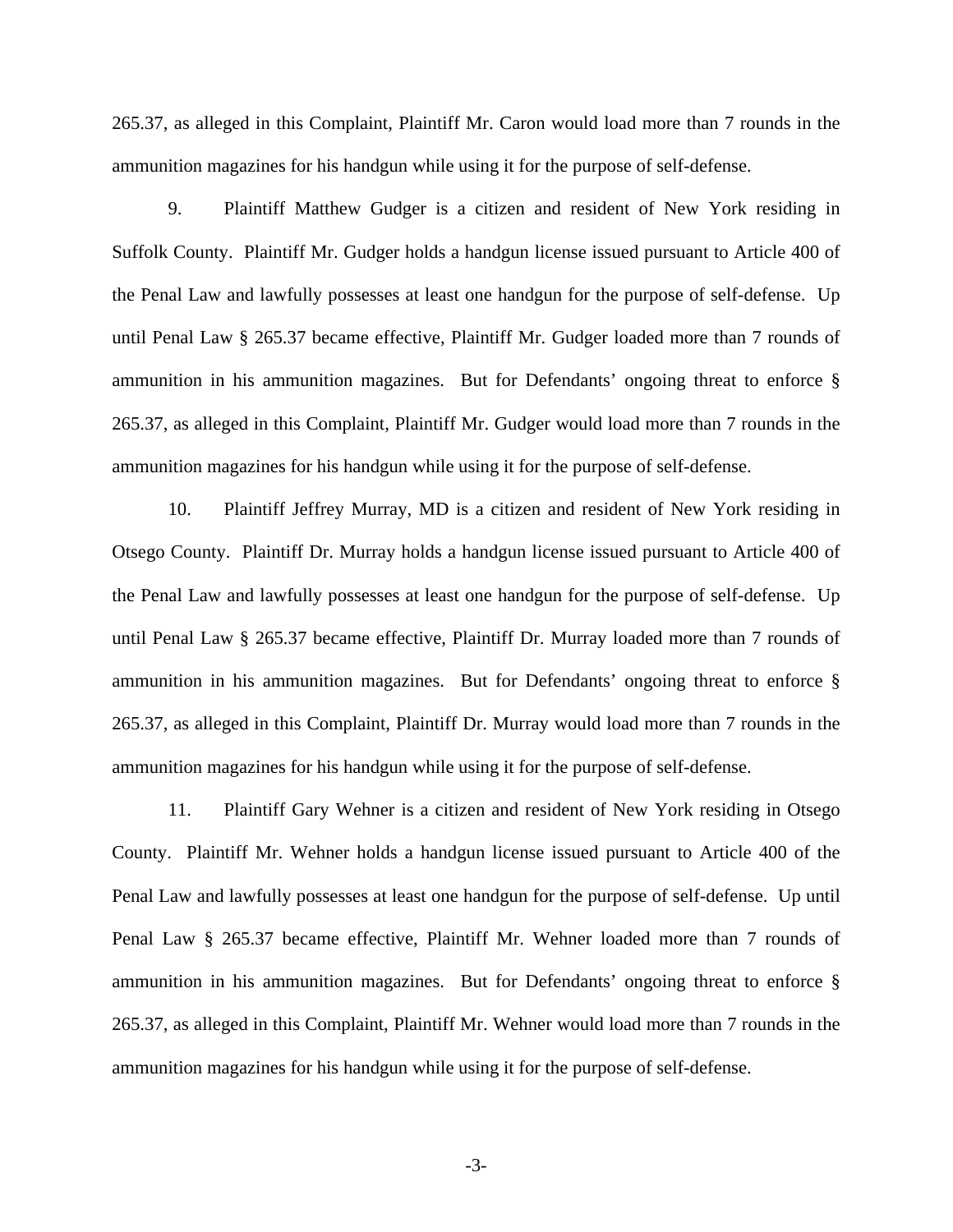12. Plaintiff John Amidon is a citizen and resident of New York residing in Onondaga County. Plaintiff Mr. Amidon holds a handgun license issued pursuant to Article 400 of the Penal Law and lawfully possesses at least one handgun for the purpose of self-defense. Up until Penal Law § 265.37 became effective, Plaintiff Mr. Amidon loaded more than 7 rounds of ammunition in his ammunition magazines. But for Defendants' ongoing threat to enforce § 265.37, as alleged in this Complaint, Plaintiff Mr. Amidon would load more than 7 rounds in the ammunition magazines for his handgun while using it for the purpose of self-defense.

13. Plaintiff Nunzio Calce is a citizen and resident of New York residing in New York County. Plaintiff Mr. Calce holds a handgun license issued pursuant to Article 400 of the Penal Law and lawfully possesses at least one handgun for the purpose of self-defense. Up until Penal Law § 265.37 became effective, Plaintiff Mr. Calce loaded more than 7 rounds of ammunition in his ammunition magazines. But for Defendants' ongoing threat to enforce § 265.37, as alleged in this Complaint, Plaintiff Mr. Calce would load more than 7 rounds in the ammunition magazines for his handgun while using it for the purpose of self-defense.

14. Plaintiff James Middleton is a citizen and resident of New York residing in Oswego County. Plaintiff Mr. Middleton holds a handgun license issued pursuant to Article 400 of the Penal Law and lawfully possesses at least one handgun for the purpose of self-defense. Up until Penal Law § 265.37 became effective, Plaintiff Mr. Middleton loaded more than 7 rounds of ammunition in his ammunition magazines. Mr. Middleton suffers from physical disabilities that require his use of a wheelchair and leave him with full use of only one hand. Plaintiff Mr. Middleton's disabilities leave him unable to reload a handgun readily. But for Defendants' ongoing threat to enforce § 265.37, as alleged in this Complaint, Plaintiff Mr.

-4-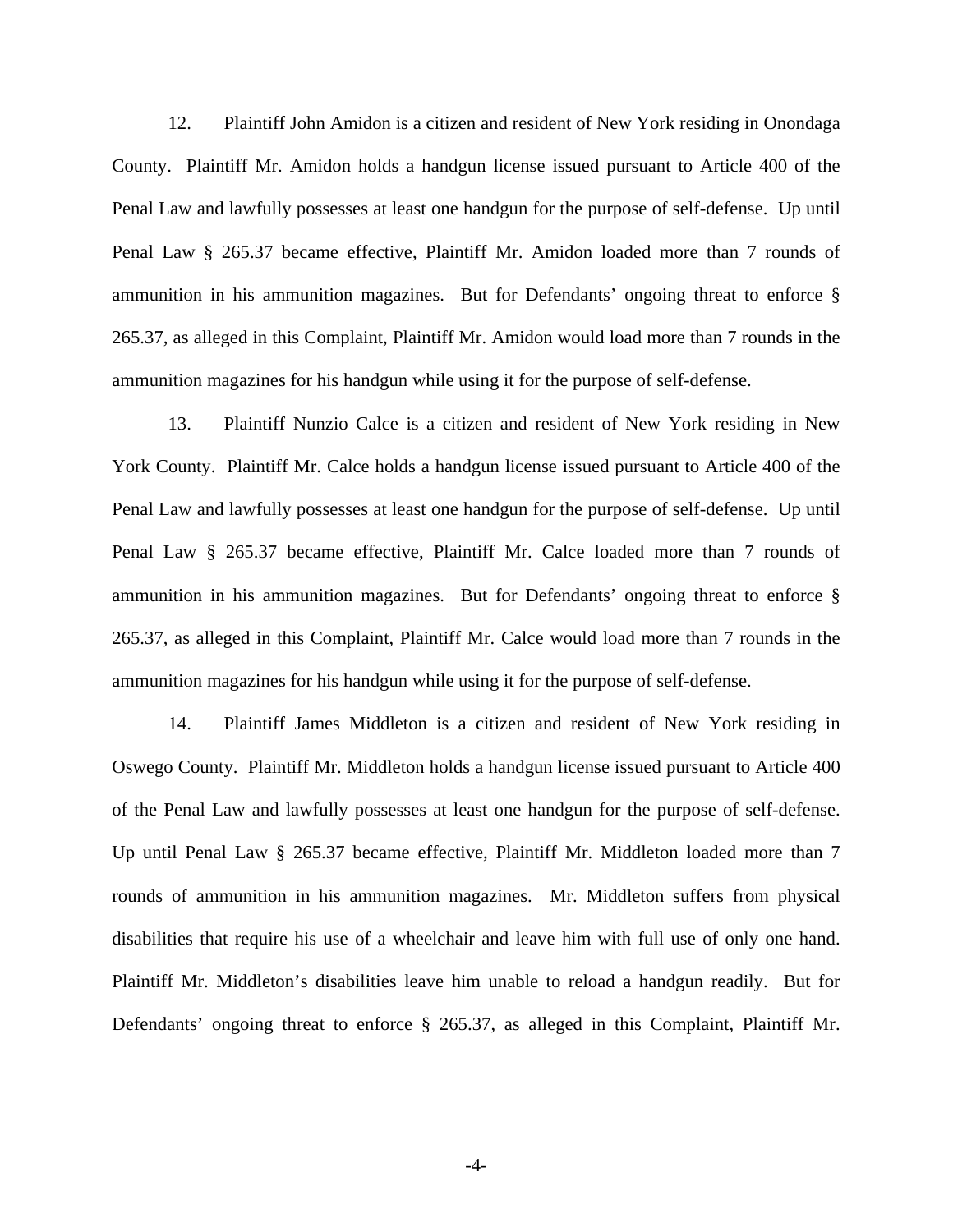Middleton would load more than 7 rounds in the ammunition magazines for his handgun while using it for the purpose of self-defense.

15. None of the individual plaintiffs described in paragraphs 8 through 14 of this Complaint fall within any exception or exemption to the penalties for possession of a magazine loaded with more than 7 rounds contained within the New York State Penal Law.

16. Plaintiff Second Amendment Foundation, Inc. ("SAF") is a non-profit member organization incorporated under the laws of the State of Washington with its principal place of business in Bellevue, Washington. Plaintiff SAF has an office and staff in Buffalo, New York, where it publishes TheGunMag.com and Women & Guns magazine. Plaintiff SAF has over 650,000 members and supporters nationwide, including in the State of New York. The purposes of SAF include promoting both the exercise of the right to keep and bear arms and education, research, publishing, and legal action focusing on the constitutional right to privately own and possess firearms. SAF also promotes research and education on the consequences of abridging the right to keep and bear arms and on the historical grounding and importance of the right to keep and bear arms as one of the core civil rights of United States citizens.

17. Both members of SAF and the general public have contacted SAF and asked SAF to provide them with advice and assistance regarding § 265.37 of the New York Penal Law. For example, individuals have asked SAF to advise them of how many rounds they may load in their ammunition magazines under various circumstances, of the penalties in the event that they are caught with more than 7 rounds in their ammunition magazines, and of whether various officials currently threaten to enforce the 7-round-loading limitation. SAF has expended organizational resources, including time, energy, and money, to respond to these requests for advice and assistance. In addition, the membership of SAF includes individuals who would load more than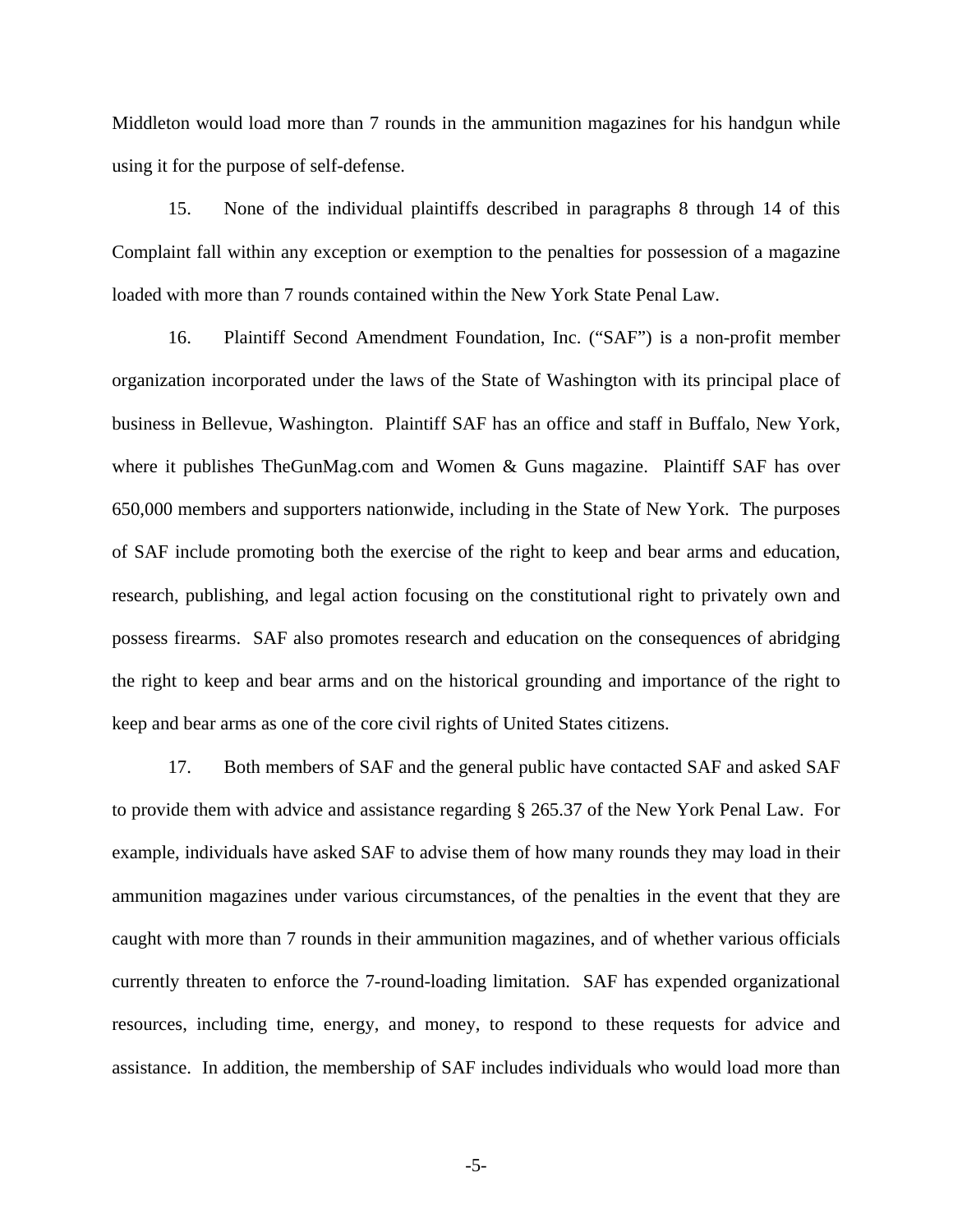7 rounds in their ammunition magazines for self-defense purposes but for their fear that Defendants would enforce § 265.37 against them.

18. Plaintiff S.C.O.P.E., Inc. or Shooters' Committee on Political Education of New York ("SCOPE") is a New York not-for-profit corporation focused on the protection and preservation of the right of firearms ownership. A group of western New York gun owners founded SCOPE in 1965 to educate the public about the importance of the right to keep and bear arms in modern society, and to rebut the claims that the Second Amendment is outmoded, and that it is not applicable to individuals. SCOPE does not align itself with any political party, and it does not endorse candidates for elective office. Rather, SCOPE focuses on providing New York legislators and executives with timely and accurate information to support sound decisions. SCOPE also seeks to provide accurate and useful information on firearms laws and policies to law-abiding New York gun owners.

19. Both members of SCOPE and the general public have contacted SCOPE and asked SCOPE to provide them with advice and assistance regarding § 265.37 of the New York Penal Law. For example, individuals have asked SCOPE to advise them of how many rounds they may load in their ammunition magazines under various circumstances, of the penalties in the event that they are caught with more than 7 rounds in their ammunition magazines, and of whether various officials currently threaten to enforce the 7-round-loading limitation. SCOPE has expended organizational resources, including time, energy, and money, to respond to these requests for advice and assistance. In addition, the membership of SCOPE includes individuals who would load more than 7 rounds in their ammunition magazines for self-defense purposes but for their fear that Defendants would enforce § 265.37 against them.

-6-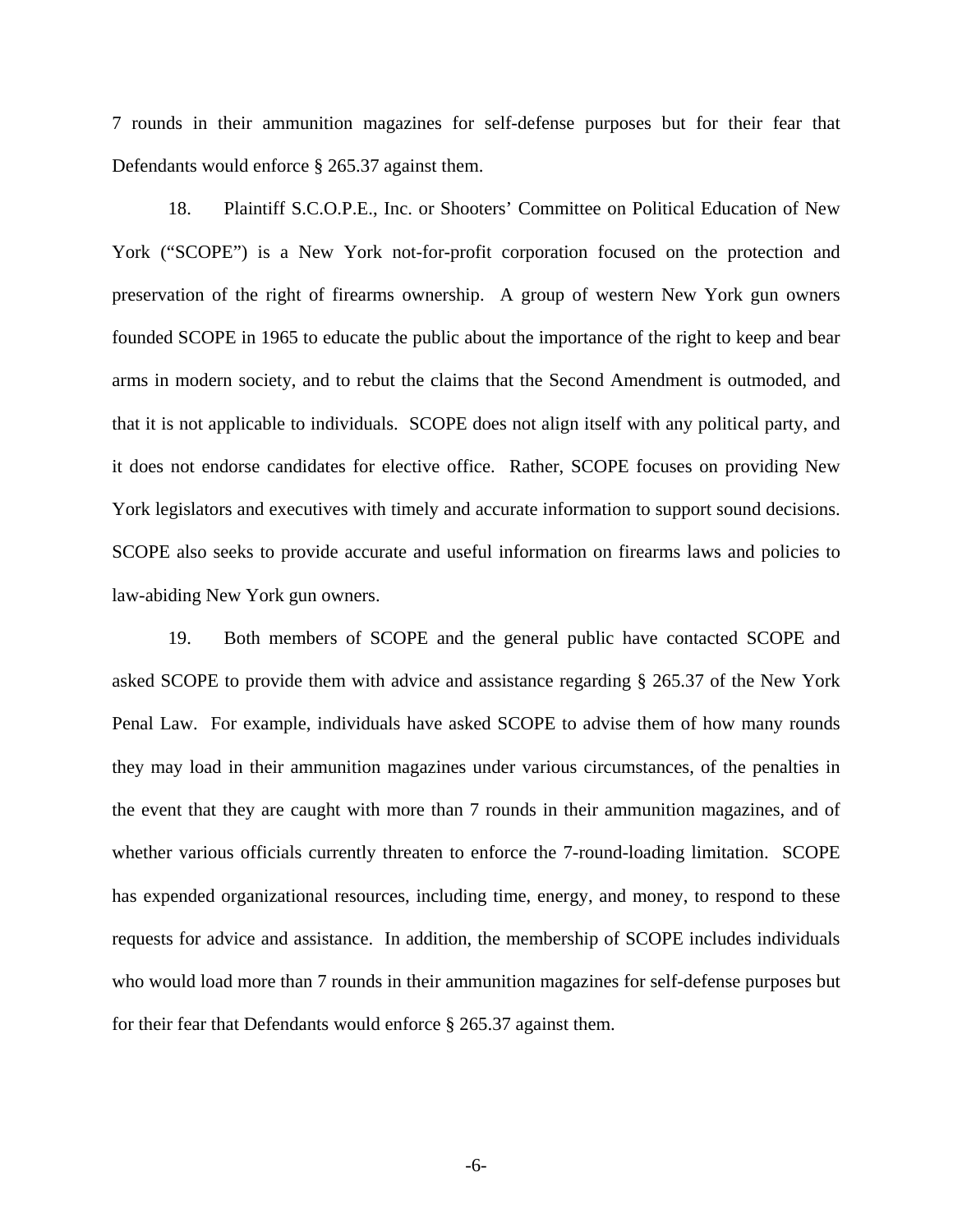20. Plaintiff Long Island Firearms, LLC ("LIF") is a New York limited liability company dedicated to protecting the natural right of civilian self-defense for residents of New York State, and particularly those living on Long Island. LIF operates a firearms club and promotes responsible firearms ownership through its educational website and through frequent workshops, covering topics such as firearms safety and maintenance. Aside from its focus on firearms, LIF also seeks to provide a means for gun owners to contribute to the community as a group, and they sponsor blood drives, coat collections for the needy, and other community services.

21. Both members of LIF and the general public have contacted LIF and asked LIF to provide them with advice and assistance regarding § 265.37 of the New York Penal Law. For example, individuals have asked LIF to advise them of how many rounds they may load in their ammunition magazines under various circumstances, of the penalties in the event that they are caught with more than 7 rounds in their ammunition magazines, and of whether various officials currently threaten to enforce the 7-round-loading limitation. LIF has expended organizational resources, including time, energy, and money, to respond to these requests for advice and assistance. In addition, the membership of LIF includes individuals who would load more than 7 rounds in their ammunition magazines for self-defense purposes but for their fear that Defendants would enforce § 265.37 against them.

22. Defendant Andrew M. Cuomo ("Governor Cuomo") is sued in his official capacity as Governor of the State of New York, responsible for executing and administering the laws of New York State, including New York Penal Law § 265.37. Governor Cuomo maintains his business office in Albany, New York, within the Northern District.

-7-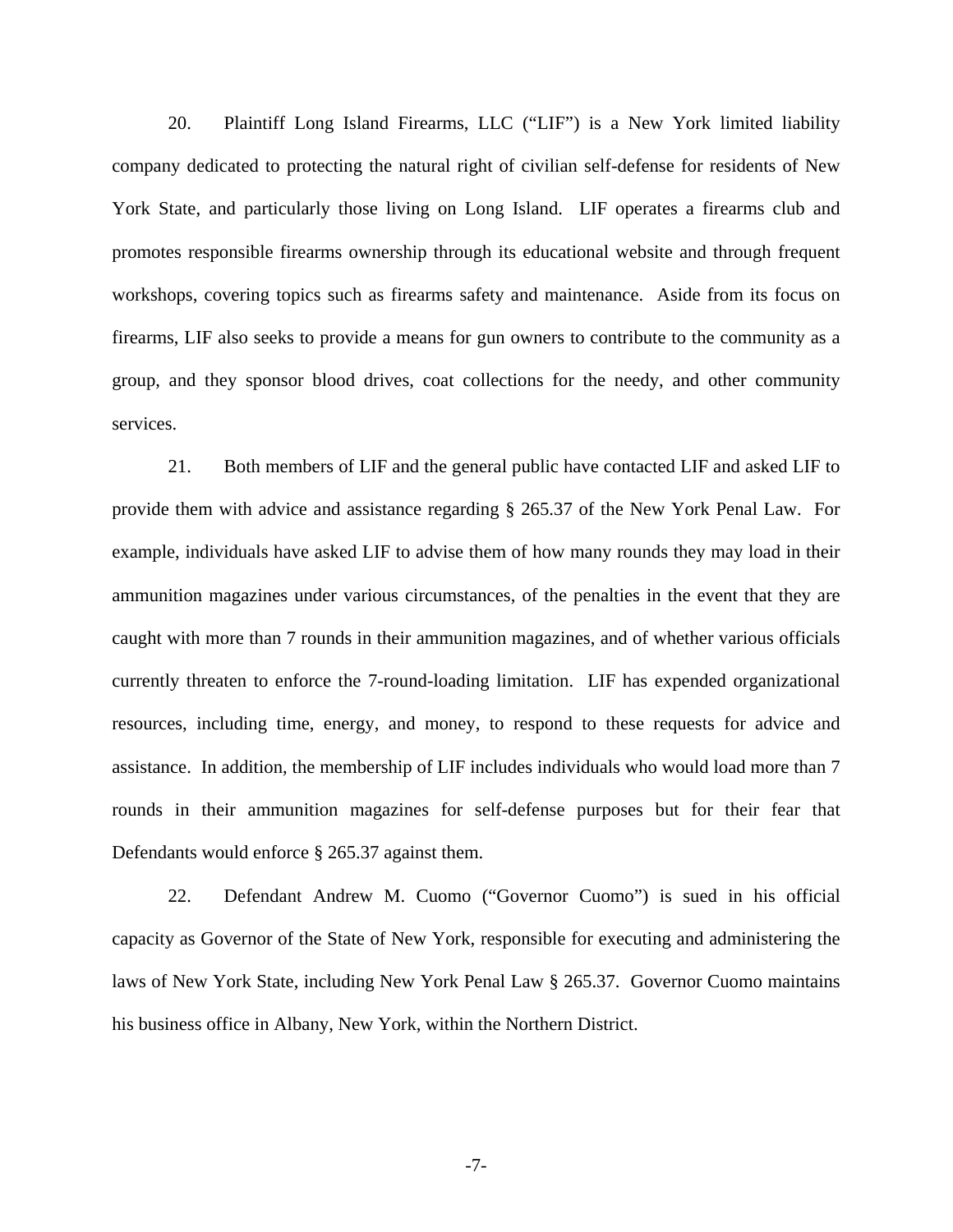23. Defendant Joseph D'Amico ("Superintendent D'Amico") is sued in his official capacity as Superintendent of the Division of State Police (also known as the New York State Police), responsible for enforcing the laws of the State of New York, including New York Penal Law § 265.37. The Division of State Police is an agency of the State of New York, existing by virtue of § 210 of the New York Executive Law. Superintendent D'Amico maintains his business office in Albany, New York, within the Northern District.

24. Certain law enforcement officials in the State of New York have publicly stated that they will not enforce various provisions of Chapter 1 of the 2013 Laws of New York (also known as the "SAFE Act"), including specifically § 265.37 and its prohibition on loading more than 7 rounds of ammunition into lawful ammunition magazines. Superintendent D'Amico has not made any such disclaimer. Rather, Superintendent D'Amico has enforced the challenged laws, continues to enforce the challenged laws, and threatens to enforce the challenged laws against the Plaintiffs.

25. In response to certain law enforcement officials' declarations of non-enforcement, as alleged above, Governor Cuomo has specifically instructed law enforcement officials that they should enforce the challenged laws, notwithstanding their own concerns or objections. Hence, above and beyond his obligation to execute and administer the laws of New York, Governor Cuomo has further acted to enforce the challenged laws, he continues to enforce the challenged laws, and he threatens to enforce the challenged laws against the Plaintiffs.

#### **CONSTITUTIONAL PROVISIONS**

26. The Second Amendment provides:

A well regulated Militia, being necessary to the security of a free State, the right of the people to keep and bear Arms, shall not be infringed.

U.S. Const. amend. II.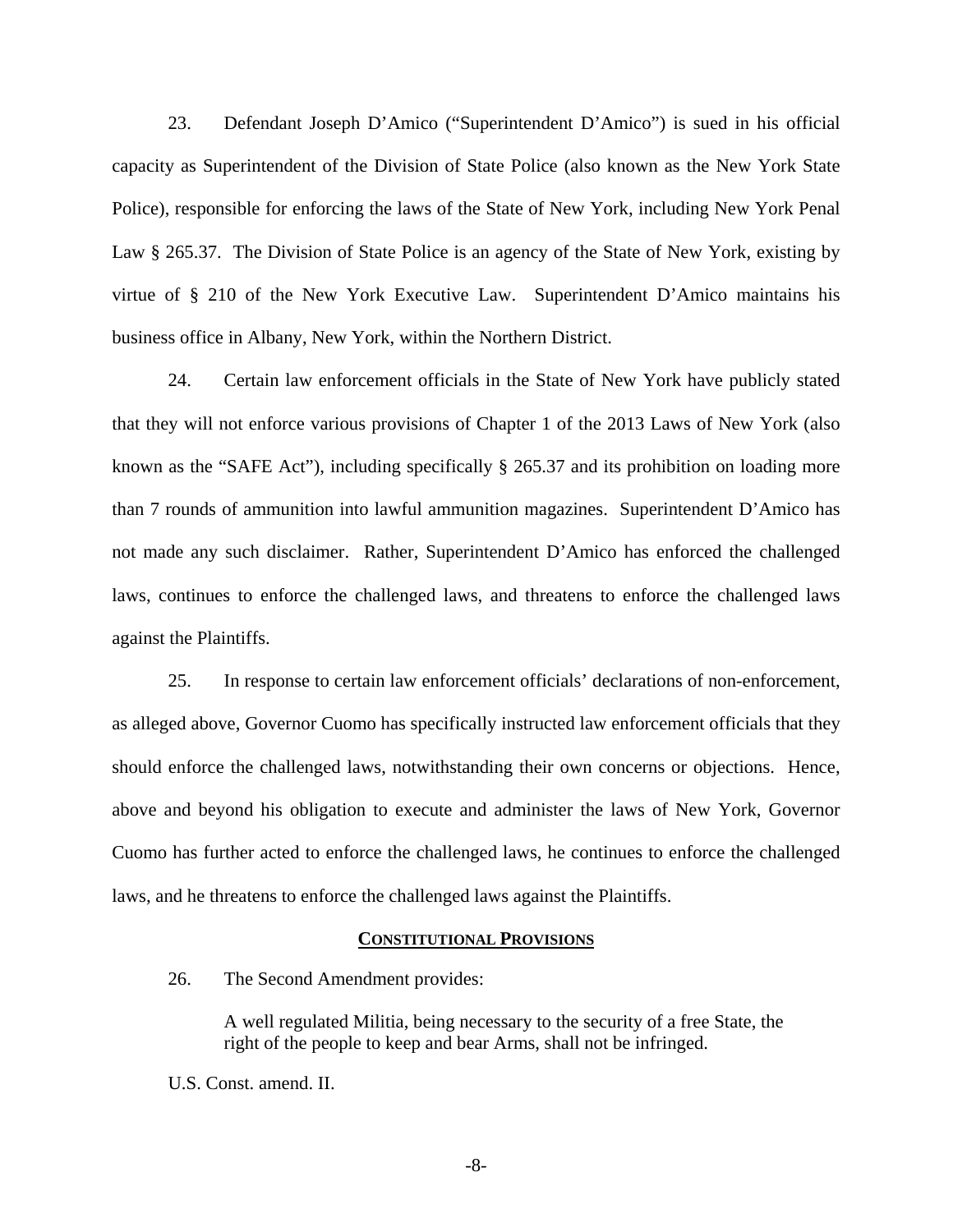27. The Second Amendment "guarantee[s] the individual right to possess and carry weapons in case of confrontation." District of Columbia v. Heller, 554 U.S. 570, 592 (2008).

28. "[T]he right to keep and bear arms [is] among those fundamental rights necessary to our system of ordered liberty" and applies against the States. See McDonald v. Chicago, 130 S. Ct. 3020, 3042 (2010).

## **STATE LAWS**

29. Since January 15, 2013, New York law has prohibited people from possessing ammunition magazines that can hold more than 10 rounds of ammunition. See N.Y. Penal L. §§ 265.02(8), 265.36; see also SAFE Act § 58(b) (effective date). It is either a class D felony or a class A misdemeanor to possess a magazine that can hold more than 10 rounds (depending on whether possession of the magazine predates the law's passage). See N.Y. Penal L. §§ 265.02, 265.36.

30. While law abiding gun owners are free to possess ammunition magazines that can hold up to 10 rounds, it is (with one exception) illegal to load more than 7 rounds in an otherwise lawful 8-, 9-, or 10-round magazine:

> It shall be unlawful for a person to knowingly possess an ammunition feeding device where such device contains more than seven rounds of ammunition.

N.Y. Penal Law § 265.37. This offense is (alternatively) a violation, a class B misdemeanor, or a class A misdemeanor, depending on whether it occurs at home or in public, and depending on whether the individual has previously violated this law. See id.

31. The one general exception allows law abiding gun owners to load a full 10 rounds in their magazines while (in substance) at a shooting range. See N.Y. Penal L. § 265.20(7-f).

-9-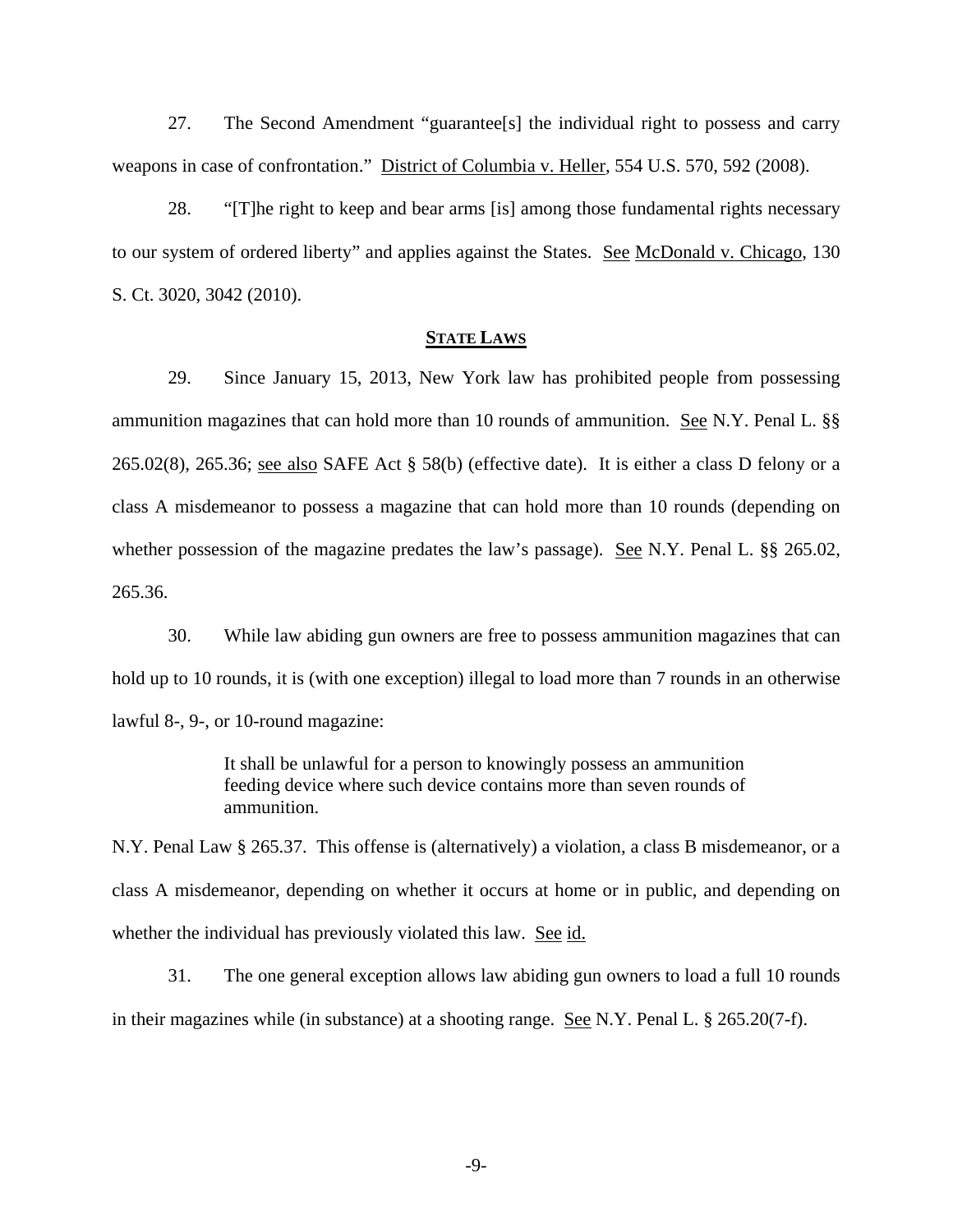#### **CAUSE OF ACTION**

# **N.Y. PENAL L. § 265.37 FAILS SECOND AMENDMENT SCRUTINY**

32. Ammunition magazines holding 10 rounds of ammunition (and more) are in common usage for lawful purposes including self-defense. Firearms loaded with 10 rounds of ammunition are therefore not dangerous and unusual weapons. See, e.g., Heller, 554. U.S. at 627-629 (Second Amendment protects handgun possession since handguns are in common use and are thus not dangerous and unusual weapons).

33. Furthermore, a person has a greater ability to protect his or her life (or the lives of his or her family members) with an ammunition magazine that holds a greater number of rounds of ammunition. A person with 10 rounds of ammunition available will be better able to defend himself or herself from a criminal gang, or from a drug-crazed criminal who continues attacking even after being shot, than a person who has only 7 rounds of ammunition available before they must reload their gun. A person with a disability or who has been injured by a violent attacker may be unable to readily reload his or her firearm, and thus the statutory 7-round magazine limit compromises the ability of said person to defend himself or herself.

34. "[I]n Heller, [the Supreme Court] held that individual self-defense is 'the *central component*' of the Second Amendment right." McDonald, 130 S. Ct. at 3036 (quoting Heller, 554 U.S. at 599 (emphasis in source)).

35. Whatever governmental interests might justify the restriction of ammunition magazines to a 10-round capacity, these interests do not sufficiently justify restricting law abiding gun owners from loading more than 7 rounds in their otherwise lawful 8-, 9-, and 10 round magazines.